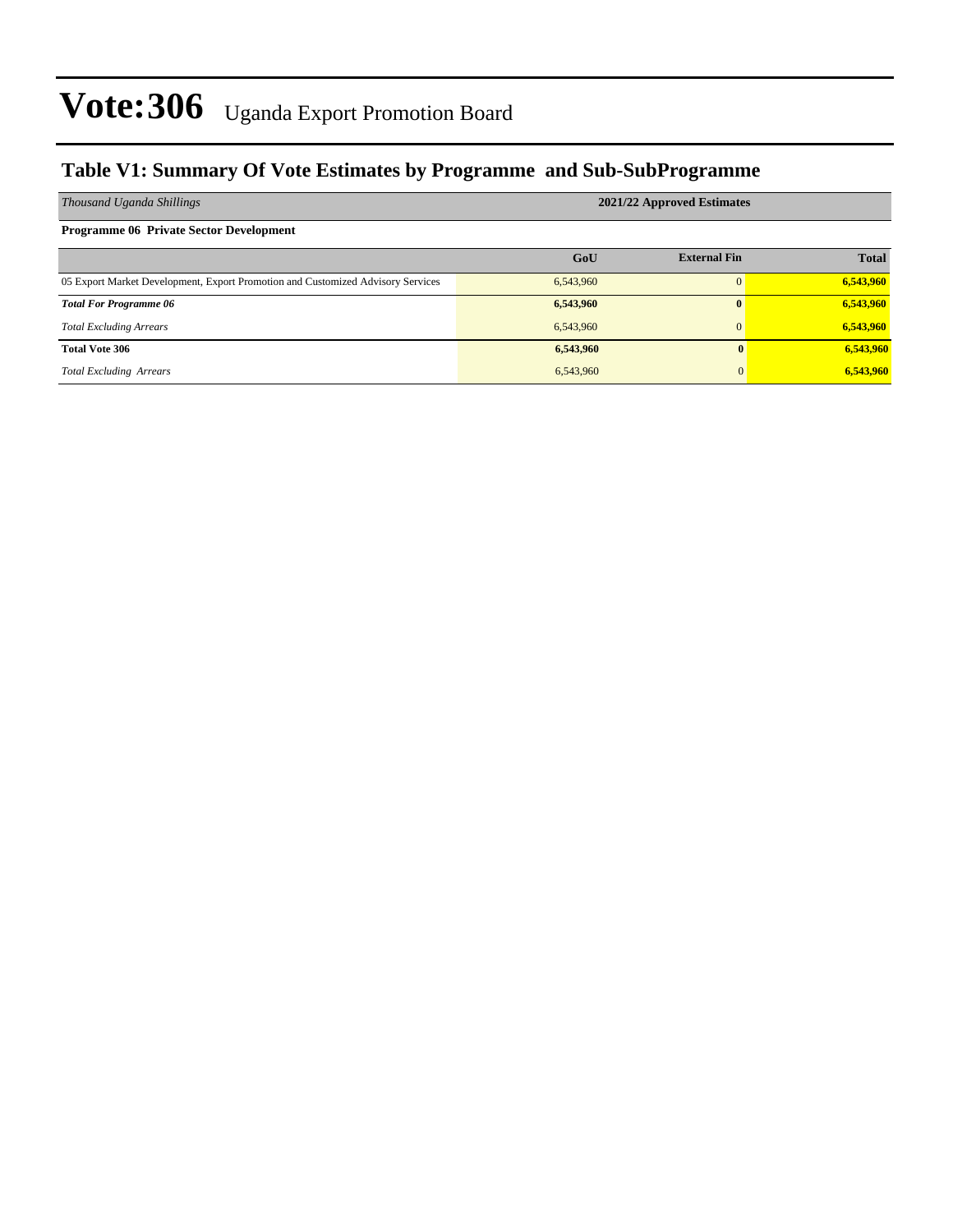#### **Table V2: Summary Of Vote Estimates by Sub-SubProgramme,Department and Project**

| Thousand Uganda Shillings                                                                        | 2020/21 Approved Budget |                     |              |              |           | 2021/22 Approved Estimates    |              |  |
|--------------------------------------------------------------------------------------------------|-------------------------|---------------------|--------------|--------------|-----------|-------------------------------|--------------|--|
| Sub-SubProgramme 05 Export Market Development, Export Promotion and Customized Advisory Services |                         |                     |              |              |           |                               |              |  |
| <b>Recurrent Budget Estimates</b>                                                                | <b>Wage</b>             | <b>Non-Wage</b>     | <b>AIA</b>   | <b>Total</b> | Wage      | <b>Non-Wage</b>               | <b>Total</b> |  |
| 01 Headquarters                                                                                  | 1,261,200               | 4,495,838           | $\mathbf{0}$ | 5,757,038    | 1,261,200 | 5,226,480                     | 6,487,680    |  |
| <b>Total Recurrent Budget Estimates for Sub-</b><br><b>SubProgramme</b>                          | 1,261,200               | 4,495,838           | $\bf{0}$     | 5,757,038    | 1,261,200 | 5,226,480                     | 6,487,680    |  |
| Development Budget Estimates                                                                     | <b>GoU Dev't</b>        | <b>External Fin</b> | <b>AIA</b>   | <b>Total</b> |           | <b>GoU Dev't External Fin</b> | <b>Total</b> |  |
| 1688 Retooling of Uganda Export Promotion Board                                                  | 56,281                  | $\mathbf{0}$        | $\mathbf{0}$ | 56,281       | 56,281    | $\overline{0}$                | 56,281       |  |
| <b>Total Development Budget Estimates for Sub-</b><br><b>SubProgramme</b>                        | 56,281                  | $\bf{0}$            | $\bf{0}$     | 56,281       | 56,281    | $\bf{0}$                      | 56,281       |  |
|                                                                                                  | GoU                     | <b>External Fin</b> | <b>AIA</b>   | <b>Total</b> | GoU       | <b>External Fin</b>           | <b>Total</b> |  |
| <b>Total For Sub-SubProgramme 05</b>                                                             | 5,813,318               | $\bf{0}$            | $\bf{0}$     | 5,813,318    | 6,543,960 | $\mathbf{0}$                  | 6,543,960    |  |
| <b>Total Excluding Arrears</b>                                                                   | 5,813,318               | $\mathbf{0}$        | $\mathbf{0}$ | 5,813,318    | 6,543,960 |                               | 6,543,960    |  |
| <b>Total Vote 306</b>                                                                            | 5,813,318               | $\mathbf{0}$        | $\bf{0}$     | 5,813,318    | 6,543,960 | $\mathbf{0}$                  | 6,543,960    |  |
| <b>Total Excluding Arrears</b>                                                                   | 5,813,318               | $\mathbf{0}$        | $\bf{0}$     | 5,813,318    | 6,543,960 | $\mathbf{0}$                  | 6,543,960    |  |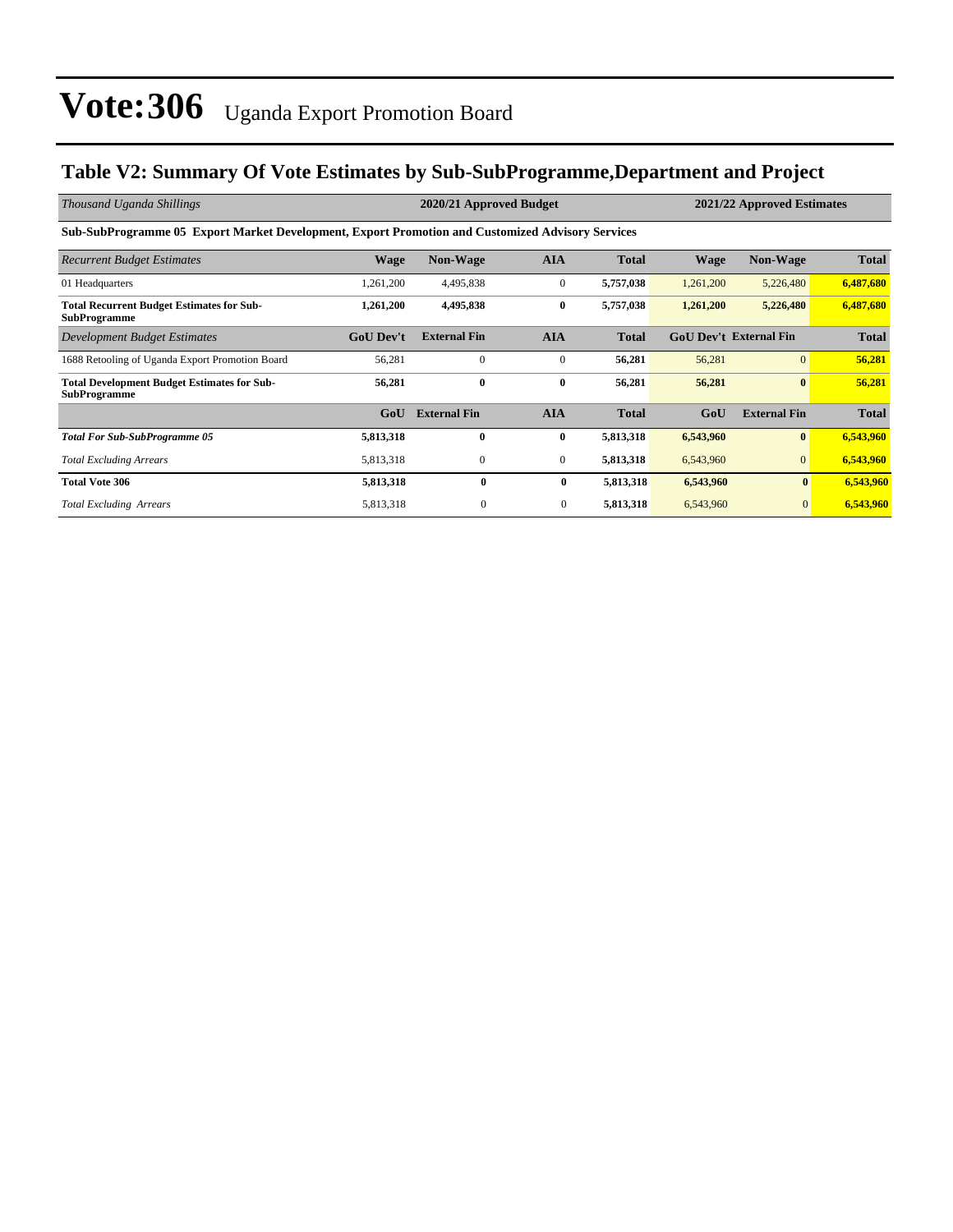### **Table V3: Summary Vote Estimates by Item**

| Thousand Uganda Shillings                                   |           | 2020/21 Approved Budget |                  |              | 2021/22 Approved Estimates |                     |              |  |
|-------------------------------------------------------------|-----------|-------------------------|------------------|--------------|----------------------------|---------------------|--------------|--|
|                                                             | GoU       | <b>External Fin</b>     | AIA              | <b>Total</b> | GoU                        | <b>External Fin</b> | <b>Total</b> |  |
| <b>Employees, Goods and Services (Outputs Provided)</b>     | 5,757,038 | $\bf{0}$                | $\bf{0}$         | 5,757,038    | 6,487,680                  | $\bf{0}$            | 6,487,680    |  |
| 211102 Contract Staff Salaries                              | 1,261,200 | $\bf{0}$                | $\bf{0}$         | 1,261,200    | 1,261,200                  | $\bf{0}$            | 1,261,200    |  |
| 211103 Allowances (Inc. Casuals, Temporary)                 | 534,097   | 0                       | $\bf{0}$         | 534,097      | 499,341                    | $\bf{0}$            | 499,341      |  |
| 212101 Social Security Contributions                        | 126,120   | $\bf{0}$                | $\bf{0}$         | 126,120      | 126,120                    | $\bf{0}$            | 126,120      |  |
| 213001 Medical expenses (To employees)                      | 90,000    | $\bf{0}$                | $\bf{0}$         | 90,000       | 90,000                     | $\bf{0}$            | 90,000       |  |
| 213002 Incapacity, death benefits and funeral expenses      | 13,000    | $\bf{0}$                | $\bf{0}$         | 13,000       | 13,000                     | $\bf{0}$            | 13,000       |  |
| 213004 Gratuity Expenses                                    | 312,220   | $\bf{0}$                | $\bf{0}$         | 312,220      | 312,220                    | $\bf{0}$            | 312,220      |  |
| 221001 Advertising and Public Relations                     | 272,100   | 0                       | $\bf{0}$         | 272,100      | 139,107                    | $\bf{0}$            | 139,107      |  |
| 221002 Workshops and Seminars                               | 113,804   | $\bf{0}$                | $\bf{0}$         | 113,804      | 103,235                    | $\bf{0}$            | 103,235      |  |
| 221003 Staff Training                                       | 27,020    | $\bf{0}$                | $\bf{0}$         | 27,020       | 8,106                      | $\bf{0}$            | 8,106        |  |
| 221005 Hire of Venue (chairs, projector, etc)               | 70,000    | $\bf{0}$                | $\bf{0}$         | 70,000       | 255,360                    | $\bf{0}$            | 255,360      |  |
| 221006 Commissions and related charges                      | 262,056   | $\bf{0}$                | 0                | 262,056      | 274,056                    | $\bf{0}$            | 274,056      |  |
| 221007 Books, Periodicals & Newspapers                      | 5,000     | 0                       | $\bf{0}$         | 5,000        | 1,000                      | $\bf{0}$            | 1,000        |  |
| 221008 Computer supplies and Information Technology<br>(TT) | 50,000    | $\bf{0}$                | $\bf{0}$         | 50,000       | 35,000                     | $\bf{0}$            | 35,000       |  |
| 221009 Welfare and Entertainment                            | 146,800   | $\bf{0}$                | $\bf{0}$         | 146,800      | 68,720                     | $\bf{0}$            | 68,720       |  |
| 221011 Printing, Stationery, Photocopying and Binding       | 416,697   | $\bf{0}$                | $\bf{0}$         | 416,697      | 331,579                    | $\bf{0}$            | 331,579      |  |
| 221016 IFMS Recurrent costs                                 | 12,000    | 0                       | $\bf{0}$         | 12,000       | 12,000                     | $\bf{0}$            | 12,000       |  |
| 221017 Subscriptions                                        | 42,400    | $\bf{0}$                | $\bf{0}$         | 42,400       | 42,400                     | $\bf{0}$            | 42,400       |  |
| 222001 Telecommunications                                   | 24,250    | 0                       | $\bf{0}$         | 24,250       | 12,125                     | $\bf{0}$            | 12,125       |  |
| 222002 Postage and Courier                                  | 2,000     | $\bf{0}$                | 0                | 2,000        | 400                        | $\bf{0}$            | 400          |  |
| 222003 Information and communications technology<br>(ICT)   | 60,846    | $\bf{0}$                | $\bf{0}$         | 60,846       | 30,423                     | $\bf{0}$            | 30,423       |  |
| 223003 Rent – (Produced Assets) to private entities         | 210,138   | $\bf{0}$                | $\bf{0}$         | 210,138      | 210,685                    | $\bf{0}$            | 210,685      |  |
| 223005 Electricity                                          | 17,600    | $\bf{0}$                | $\bf{0}$         | 17,600       | 17,600                     | $\bf{0}$            | 17,600       |  |
| 223006 Water                                                | 2,430     | $\bf{0}$                | $\bf{0}$         | 2,430        | 2,430                      | $\bf{0}$            | 2,430        |  |
| 224004 Cleaning and Sanitation                              | 10,400    | $\bf{0}$                | $\bf{0}$         | 10,400       | 10,400                     | $\bf{0}$            | 10,400       |  |
| 225001 Consultancy Services- Short term                     | 826,893   | 0                       | $\bf{0}$         | 826,893      | 1,658,748                  | $\bf{0}$            | 1,658,748    |  |
| 226001 Insurances                                           | 50,000    | 0                       | $\bf{0}$         | 50,000       | 50,000                     | $\bf{0}$            | 50,000       |  |
| 227001 Travel inland                                        | 91,115    | $\bf{0}$                | $\bf{0}$         | 91,115       | 51,446                     | $\bf{0}$            | 51,446       |  |
| 227002 Travel abroad                                        | 481,879   | $\bf{0}$                | $\bf{0}$         | 481,879      | 677,049                    | $\bf{0}$            | 677,049      |  |
| 227003 Carriage, Haulage, Freight and transport hire        | 53,420    | 0                       | 0                | 53,420       | 63,148                     | $\bf{0}$            | 63,148       |  |
| 227004 Fuel, Lubricants and Oils                            | 91,554    | $\bf{0}$                | $\bf{0}$         | 91,554       | 50,782                     | $\bf{0}$            | 50,782       |  |
| 228002 Maintenance - Vehicles                               | 80,000    | $\bf{0}$                | $\bf{0}$         | 80,000       | 80,000                     | $\bf{0}$            | 80,000       |  |
| <b>Investment</b> (Capital Purchases)                       | 56,281    | $\bf{0}$                | $\bf{0}$         | 56,281       | 56,281                     | $\bf{0}$            | 56,281       |  |
| 312101 Non-Residential Buildings                            | 56,281    | $\bf{0}$                | $\bf{0}$         | 56,281       | 56,281                     | $\bf{0}$            | 56,281       |  |
| <b>Grand Total Vote 306</b>                                 | 5,813,318 | $\pmb{0}$               | $\bf{0}$         | 5,813,318    | 6,543,960                  | $\bf{0}$            | 6,543,960    |  |
| <b>Total Excluding Arrears</b>                              | 5,813,318 | $\boldsymbol{0}$        | $\boldsymbol{0}$ | 5,813,318    | 6,543,960                  | $\mathbf{0}$        | 6,543,960    |  |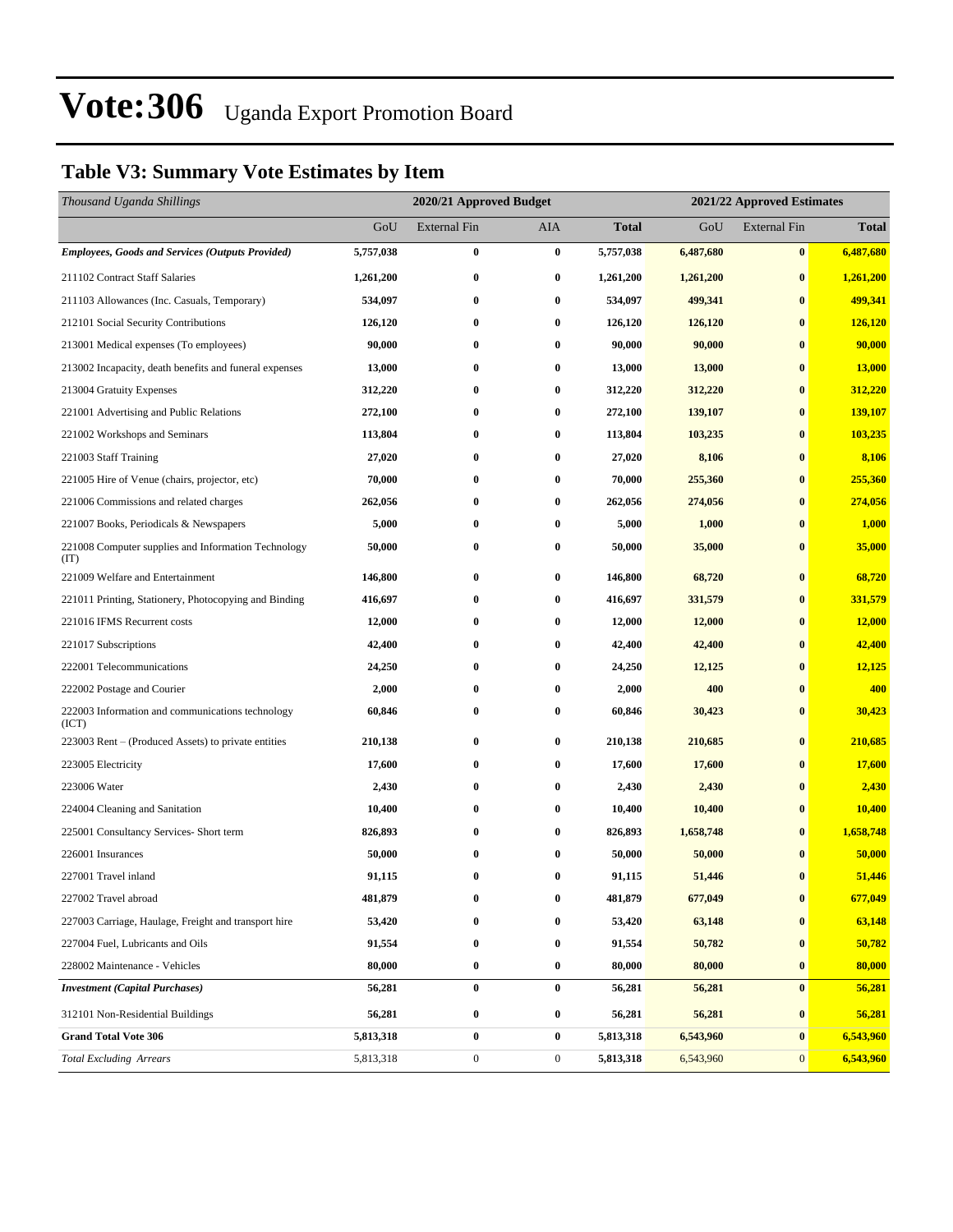#### **Table V4: Detailed Estimates by Sub-SubProgramme, Department,Project and Budget Output and Item**

#### *Sub-SubProgrammme 05 Export Market Development, Export Promotion and Customized Advisory Services*

*Recurrent Budget Estimates*

| <b>Department 01 Headquarters</b>                                    |                  |                         |                  |              |                            |              |              |  |
|----------------------------------------------------------------------|------------------|-------------------------|------------------|--------------|----------------------------|--------------|--------------|--|
| Thousand Uganda Shillings                                            |                  | 2020/21 Approved Budget |                  |              | 2021/22 Approved Estimates |              |              |  |
| <b>Outputs Provided</b>                                              | Wage             | Non Wage                | <b>AIA</b>       | <b>Total</b> | Wage                       | Non Wage     | <b>Total</b> |  |
| <b>Budget Output 060501 Trade and Market Information Services</b>    |                  |                         |                  |              |                            |              |              |  |
| 211102 Contract Staff Salaries                                       | 314,400          | $\boldsymbol{0}$        | $\mathbf{0}$     | 314,400      | 314,400                    | $\mathbf{0}$ | 314,400      |  |
| 211103 Allowances (Inc. Casuals, Temporary)                          | $\boldsymbol{0}$ | 59,893                  | $\overline{0}$   | 59,893       | $\mathbf{0}$               | 244,239      | 244,239      |  |
| 221001 Advertising and Public Relations                              | $\boldsymbol{0}$ | $\mathbf{0}$            | $\overline{0}$   | $\bf{0}$     | $\mathbf{0}$               | 30,267       | 30,267       |  |
| 221002 Workshops and Seminars                                        | $\boldsymbol{0}$ | 11,550                  | $\overline{0}$   | 11,550       | $\mathbf{0}$               | 60,559       | 60,559       |  |
| 221005 Hire of Venue (chairs, projector, etc)                        | $\boldsymbol{0}$ | 30,250                  | $\mathbf{0}$     | 30,250       | $\mathbf{0}$               | 255,360      | 255,360      |  |
| 221009 Welfare and Entertainment                                     | $\boldsymbol{0}$ | 6,800                   | $\mathbf{0}$     | 6,800        | $\mathbf{0}$               | 2,720        | 2,720        |  |
| 221011 Printing, Stationery, Photocopying and Binding                | $\boldsymbol{0}$ | 262,500                 | $\mathbf{0}$     | 262,500      | $\mathbf{0}$               | 269,900      | 269,900      |  |
| 221017 Subscriptions                                                 | $\boldsymbol{0}$ | 36,000                  | $\mathbf{0}$     | 36,000       | $\mathbf{0}$               | 36,000       | 36,000       |  |
| 222003 Information and communications technology (ICT)               | $\boldsymbol{0}$ | 38,331                  | $\mathbf{0}$     | 38,331       | $\mathbf{0}$               | 19,166       | 19,166       |  |
| 225001 Consultancy Services- Short term                              | $\boldsymbol{0}$ | 476,000                 | $\mathbf{0}$     | 476,000      | $\mathbf{0}$               | 1,553,480    | 1,553,480    |  |
| 227002 Travel abroad                                                 | $\boldsymbol{0}$ | 101,000                 | $\mathbf{0}$     | 101,000      | $\mathbf{0}$               | 572,873      | 572,873      |  |
| 227003 Carriage, Haulage, Freight and transport hire                 | $\boldsymbol{0}$ | 35,000                  | $\overline{0}$   | 35,000       | $\mathbf{0}$               | 44,728       | 44,728       |  |
| 227004 Fuel, Lubricants and Oils                                     | $\boldsymbol{0}$ | 3,500                   | $\mathbf{0}$     | 3,500        | $\boldsymbol{0}$           | 6,755        | 6,755        |  |
| <b>Total Cost of Budget Output 01</b>                                | 314,400          | 1,060,824               | 0                | 1,375,224    | 314,400                    | 3,096,047    | 3,410,447    |  |
| <b>Budget Output 060502 Export Market Development and Promotions</b> |                  |                         |                  |              |                            |              |              |  |
| 211102 Contract Staff Salaries                                       | 144,000          | $\boldsymbol{0}$        | $\mathbf{0}$     | 144,000      | 144,000                    | $\mathbf{0}$ | 144,000      |  |
| 211103 Allowances (Inc. Casuals, Temporary)                          | $\boldsymbol{0}$ | 67,504                  | $\mathbf{0}$     | 67,504       | $\mathbf{0}$               | 33,752       | 33,752       |  |
| 221001 Advertising and Public Relations                              | $\boldsymbol{0}$ | 269,400                 | $\mathbf{0}$     | 269,400      | $\mathbf{0}$               | 107,760      | 107,760      |  |
| 221002 Workshops and Seminars                                        | $\boldsymbol{0}$ | 71,254                  | $\mathbf{0}$     | 71,254       | $\mathbf{0}$               | 21,376       | 21,376       |  |
| 221005 Hire of Venue (chairs, projector, etc)                        | $\boldsymbol{0}$ | 39,750                  | $\overline{0}$   | 39,750       | $\mathbf{0}$               | $\mathbf{0}$ | $\bf{0}$     |  |
| 221011 Printing, Stationery, Photocopying and Binding                | $\boldsymbol{0}$ | 95,207                  | $\mathbf{0}$     | 95,207       | $\mathbf{0}$               | 38,083       | 38,083       |  |
| 222001 Telecommunications                                            | $\boldsymbol{0}$ | 13,050                  | $\mathbf{0}$     | 13,050       | $\mathbf{0}$               | 6,525        | 6,525        |  |
| 225001 Consultancy Services- Short term                              | $\boldsymbol{0}$ | 350,893                 | $\mathbf{0}$     | 350,893      | $\mathbf{0}$               | 105,268      | 105,268      |  |
| 227001 Travel inland                                                 | $\boldsymbol{0}$ | 61,115                  | $\mathbf{0}$     | 61,115       | $\mathbf{0}$               | 24,446       | 24,446       |  |
| 227002 Travel abroad                                                 | $\boldsymbol{0}$ | 260,879                 | $\mathbf{0}$     | 260,879      | $\mathbf{0}$               | 52,176       | 52,176       |  |
| 227003 Carriage, Haulage, Freight and transport hire                 | $\boldsymbol{0}$ | 18,420                  | $\mathbf{0}$     | 18,420       | $\mathbf{0}$               | 18,420       | 18,420       |  |
| 227004 Fuel, Lubricants and Oils                                     | $\boldsymbol{0}$ | 16,252                  | $\boldsymbol{0}$ | 16,252       | $\boldsymbol{0}$           | 8,126        | 8,126        |  |
| <b>Total Cost of Budget Output 02</b>                                | 144,000          | 1,263,724               | 0                | 1,407,724    | 144,000                    | 415,932      | 559,932      |  |
| <b>Budget Output 060504 Administration and Support Services</b>      |                  |                         |                  |              |                            |              |              |  |
| 211102 Contract Staff Salaries                                       | 802,800          | $\boldsymbol{0}$        | $\mathbf{0}$     | 802,800      | 802,800                    | $\mathbf{0}$ | 802,800      |  |
| 211103 Allowances (Inc. Casuals, Temporary)                          | $\boldsymbol{0}$ | 80,000                  | $\boldsymbol{0}$ | 80,000       | $\mathbf{0}$               | 58,000       | 58,000       |  |
| 212101 Social Security Contributions                                 | $\boldsymbol{0}$ | 126,120                 | $\boldsymbol{0}$ | 126,120      | $\mathbf{0}$               | 126,120      | 126,120      |  |
| 213001 Medical expenses (To employees)                               | $\boldsymbol{0}$ | 90,000                  | $\boldsymbol{0}$ | 90,000       | $\mathbf{0}$               | 90,000       | 90,000       |  |

213004 Gratuity Expenses 0 312,220 0 **312,220** 0 312,220 **312,220**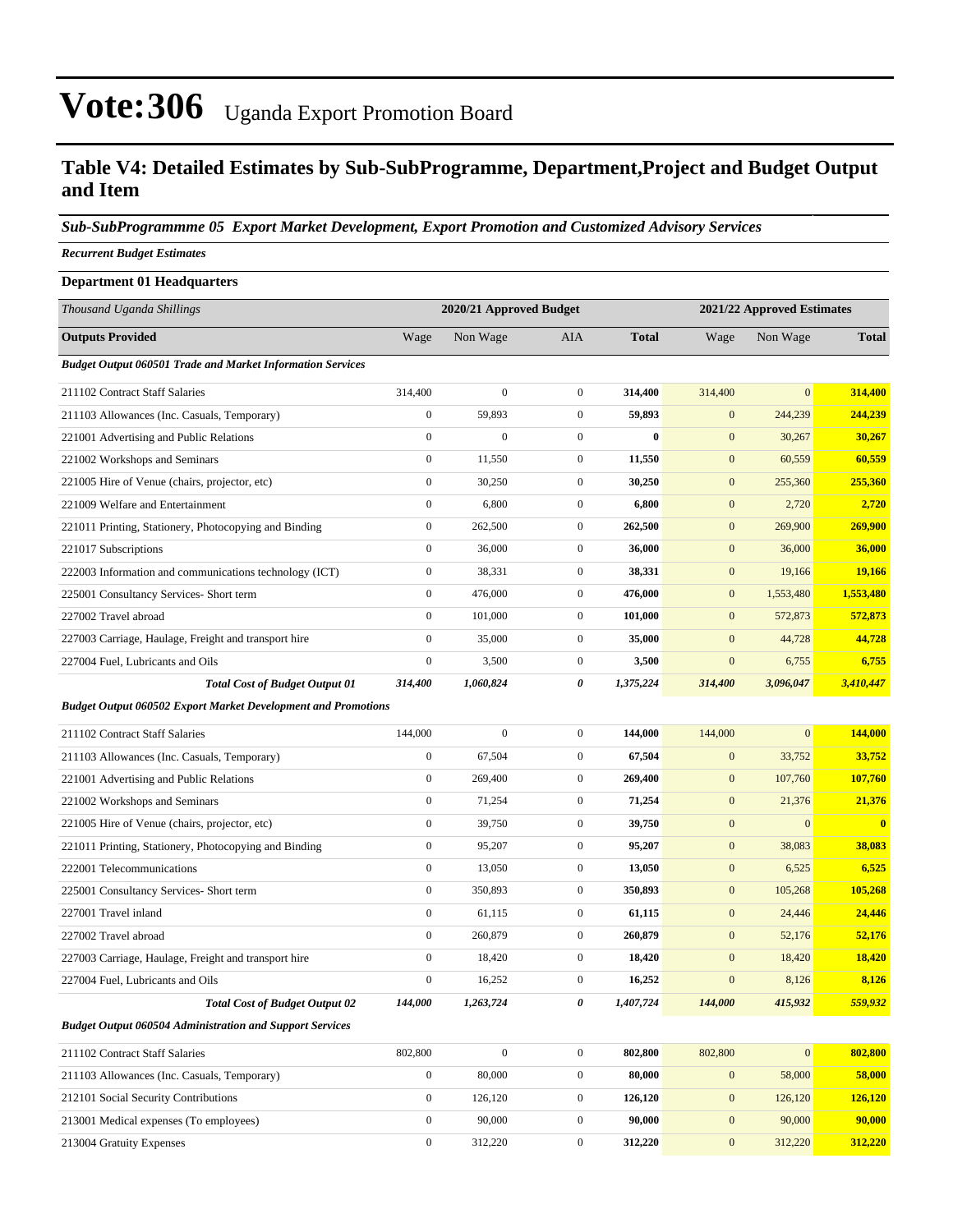| 221001 Advertising and Public Relations                        | $\boldsymbol{0}$      | 2,700            | $\mathbf{0}$     | 2,700     | $\mathbf{0}$          | 1,080     | 1,080         |
|----------------------------------------------------------------|-----------------------|------------------|------------------|-----------|-----------------------|-----------|---------------|
| 221002 Workshops and Seminars                                  | $\boldsymbol{0}$      | 30,000           | $\mathbf{0}$     | 30,000    | $\mathbf{0}$          | 19,000    | <b>19,000</b> |
| 221003 Staff Training                                          | $\boldsymbol{0}$      | 10,000           | $\mathbf{0}$     | 10,000    | $\mathbf{0}$          | 3,000     | 3,000         |
| 221007 Books, Periodicals & Newspapers                         | $\boldsymbol{0}$      | 5,000            | $\overline{0}$   | 5,000     | $\mathbf{0}$          | 1,000     | 1,000         |
| 221008 Computer supplies and Information Technology (IT)       | $\boldsymbol{0}$      | 50,000           | $\mathbf{0}$     | 50,000    | $\mathbf{0}$          | 35,000    | 35,000        |
| 221009 Welfare and Entertainment                               | $\boldsymbol{0}$      | 50,000           | $\mathbf{0}$     | 50,000    | $\mathbf{0}$          | 30,000    | 30,000        |
| 221011 Printing, Stationery, Photocopying and Binding          | $\boldsymbol{0}$      | 58,990           | $\mathbf{0}$     | 58,990    | $\mathbf{0}$          | 23,596    | 23,596        |
| 221016 IFMS Recurrent costs                                    | $\boldsymbol{0}$      | 12,000           | $\mathbf{0}$     | 12,000    | $\mathbf{0}$          | 12,000    | 12,000        |
| 221017 Subscriptions                                           | $\boldsymbol{0}$      | 5,900            | $\mathbf{0}$     | 5,900     | $\mathbf{0}$          | 5,900     | 5,900         |
| 222001 Telecommunications                                      | $\boldsymbol{0}$      | 11,200           | $\mathbf{0}$     | 11,200    | $\mathbf{0}$          | 5,600     | 5,600         |
| 222002 Postage and Courier                                     | $\boldsymbol{0}$      | 2,000            | $\mathbf{0}$     | 2,000     | $\mathbf{0}$          | 400       | 400           |
| 222003 Information and communications technology (ICT)         | $\boldsymbol{0}$      | 22,514           | $\mathbf{0}$     | 22,514    | $\mathbf{0}$          | 11,257    | 11,257        |
| 223003 Rent – (Produced Assets) to private entities            | $\boldsymbol{0}$      | 210,138          | $\mathbf{0}$     | 210,138   | $\mathbf{0}$          | 210,685   | 210,685       |
| 223005 Electricity                                             | $\boldsymbol{0}$      | 17,600           | $\mathbf{0}$     | 17,600    | $\mathbf{0}$          | 17,600    | 17,600        |
| 223006 Water                                                   | $\boldsymbol{0}$      | 2,430            | $\mathbf{0}$     | 2,430     | $\mathbf{0}$          | 2,430     | 2,430         |
| 224004 Cleaning and Sanitation                                 | $\boldsymbol{0}$      | 10,400           | $\mathbf{0}$     | 10,400    | $\mathbf{0}$          | 10,400    | 10,400        |
| 226001 Insurances                                              | $\boldsymbol{0}$      | 50,000           | $\overline{0}$   | 50,000    | $\mathbf{0}$          | 50,000    | 50,000        |
| 227001 Travel inland                                           | $\boldsymbol{0}$      | 30,000           | $\mathbf{0}$     | 30,000    | $\mathbf{0}$          | 27,000    | 27,000        |
| 227002 Travel abroad                                           | $\boldsymbol{0}$      | 100,000          | $\overline{0}$   | 100,000   | $\mathbf{0}$          | 50,000    | 50,000        |
| 227004 Fuel, Lubricants and Oils                               | $\mathbf{0}$          | 71,802           | $\mathbf{0}$     | 71,802    | $\mathbf{0}$          | 35,901    | 35,901        |
| 228002 Maintenance - Vehicles                                  | $\boldsymbol{0}$      | 80,000           | $\mathbf{0}$     | 80,000    | $\boldsymbol{0}$      | 80,000    | 80,000        |
| <b>Total Cost of Budget Output 04</b>                          | 802,800               | 1,441,014        | 0                | 2,243,814 | 802,800               | 1,218,189 | 2,020,989     |
| <b>Budget Output 060505 HIV/AIDS Mainstreaming</b>             |                       |                  |                  |           |                       |           |               |
| 221002 Workshops and Seminars                                  | $\boldsymbol{0}$      | $\boldsymbol{0}$ | $\overline{0}$   | $\bf{0}$  | $\mathbf{0}$          | 2,000     | 2,000         |
| <b>Total Cost of Budget Output 05</b>                          | $\boldsymbol{\theta}$ | $\pmb{\theta}$   | 0                | 0         | $\boldsymbol{\theta}$ | 2,000     | 2,000         |
| <b>Budget Output 060519 Human Resource Management Services</b> |                       |                  |                  |           |                       |           |               |
| 211103 Allowances (Inc. Casuals, Temporary)                    | $\boldsymbol{0}$      | 326,700          | $\mathbf{0}$     | 326,700   | $\mathbf{0}$          | 163,350   | 163,350       |
| 213002 Incapacity, death benefits and funeral expenses         | $\boldsymbol{0}$      | 13,000           | $\mathbf{0}$     | 13,000    | $\mathbf{0}$          | 13,000    | 13,000        |
| 221002 Workshops and Seminars                                  | $\mathbf{0}$          | 1,000            | $\mathbf{0}$     | 1,000     | $\mathbf{0}$          | 300       | <b>300</b>    |
| 221003 Staff Training                                          | $\boldsymbol{0}$      | 17,020           | $\mathbf{0}$     | 17,020    | $\mathbf{0}$          | 5,106     | 5,106         |
| 221006 Commissions and related charges                         | $\boldsymbol{0}$      | 262,056          | $\boldsymbol{0}$ | 262,056   | $\bf{0}$              | 274,056   | 274,056       |
| 221009 Welfare and Entertainment                               | $\boldsymbol{0}$      | 90,000           | $\boldsymbol{0}$ | 90,000    | $\mathbf{0}$          | 36,000    | 36,000        |
| 221017 Subscriptions                                           | $\boldsymbol{0}$      | 500              | $\boldsymbol{0}$ | 500       | $\mathbf{0}$          | 500       | 500           |
| 227002 Travel abroad                                           | $\boldsymbol{0}$      | 20,000           | $\boldsymbol{0}$ | 20,000    | $\mathbf{0}$          | 2,000     | 2,000         |
| <b>Total Cost of Budget Output 19</b>                          | 0                     | 730,276          | 0                | 730,276   | $\pmb{\theta}$        | 494,312   | 494,312       |
| <b>Total Cost Of Outputs Provided</b>                          | 1,261,200             | 4,495,838        | $\bf{0}$         | 5,757,038 | 1,261,200             | 5,226,480 | 6,487,680     |
| <b>Total Cost for Department 01</b>                            | 1,261,200             | 4,495,838        | 0                | 5,757,038 | 1,261,200             | 5,226,480 | 6,487,680     |
| <b>Total Excluding Arrears</b>                                 | 1,261,200             | 4,495,838        | $\boldsymbol{0}$ | 5,757,038 | 1,261,200             | 5,226,480 | 6,487,680     |
| <b>Development Budget Estimates</b>                            |                       |                  |                  |           |                       |           |               |